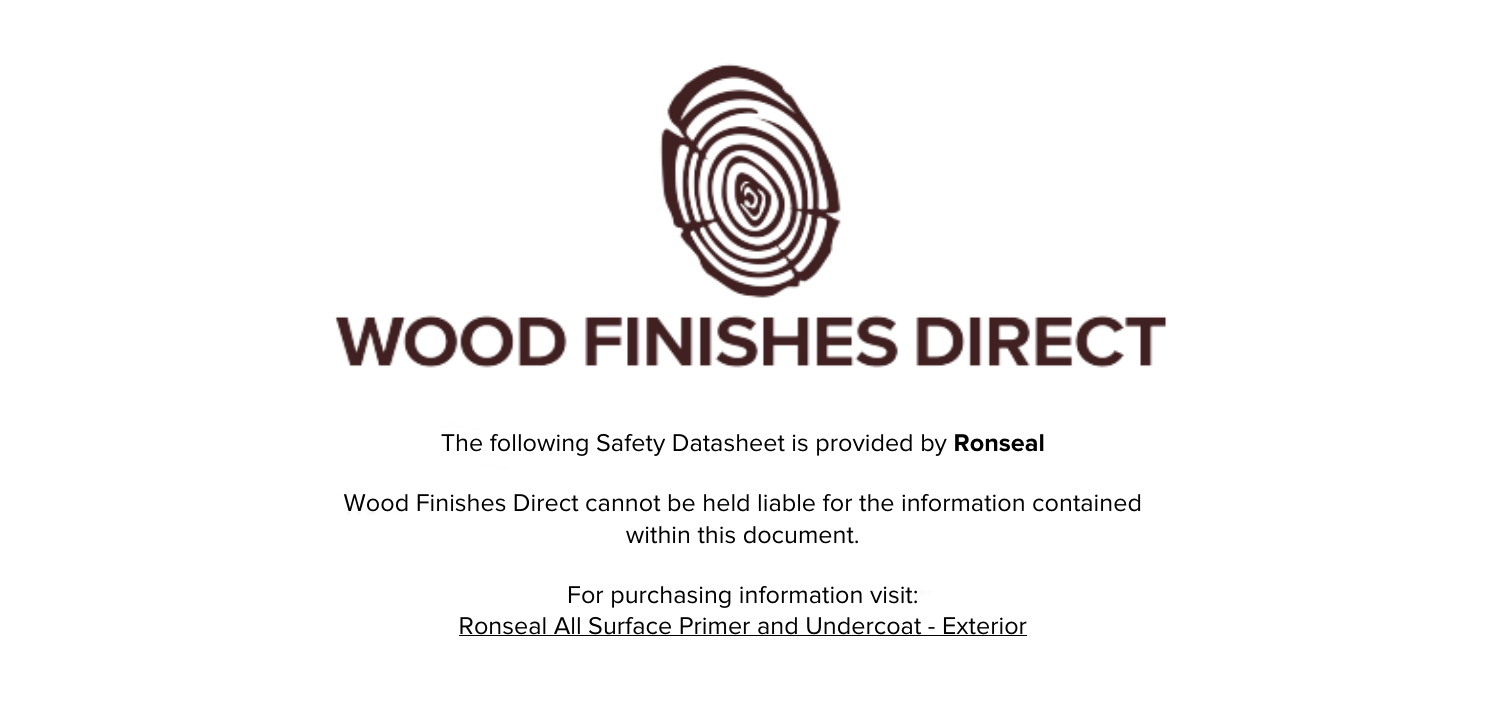#### Conforms to Regulation (EC) No. 1907/2006 (REACH), Annex II, as amended by Regulation (EU) No. 453/2010 -**United Kingdom (UK)**

# **SAFETY DATA SHEET**

RONSEAL EXTERIOR ALL SURFACE PRIMER & UNDERCOAT

### SECTION 1: Identification of the substance/mixture and of the company/undertaking

| 1.1 Product identifier |                                                   |
|------------------------|---------------------------------------------------|
| <b>Product name</b>    | : RONSEAL EXTERIOR ALL SURFACE PRIMER & UNDERCOAT |
| Product code           | : PVF RONB00344                                   |

#### 1.2 Relevant identified uses of the substance or mixture and uses advised against **Material uses** : Paint or paint related material.

| 1.3 Details of the supplier of the safety data<br>sheet                                                                                          | <b>National contact</b>                                                                               |
|--------------------------------------------------------------------------------------------------------------------------------------------------|-------------------------------------------------------------------------------------------------------|
| <b>Sherwin Williams Diversified Brands Limited</b><br><b>Thorncliffe Park</b><br>Chapeltown<br>Sheffield<br>S35 2YP                              | Sherwin Williams Diversified Brands Limited<br>Thorncliffe Park<br>Chapeltown<br>Sheffield<br>S35 2YP |
| : SDS@Ronseal.co.uk<br>e-mail address of person<br>responsible for this SDS                                                                      |                                                                                                       |
| 1.4 Emergency telephone number<br>All about the short computer of the form of the control of the state of the state of the state of the state of |                                                                                                       |

| National advisory body/Poison Centre |                                                               |
|--------------------------------------|---------------------------------------------------------------|
| Telephone number                     | : National Poisons Information Service +44 844 892 0111 / 112 |
| <b>Supplier</b>                      |                                                               |
| Telephone number                     | $\div$ +44 (0)114 246 7171 (08:30 - 17:00)                    |

## **SECTION 2: Hazards identification**

#### 2.1 Classification of the substance or mixture

**Product definition** : Mixture

#### Classification according to Regulation (EC) No. 1272/2008 [CLP/GHS]

The product is not classified as hazardous according to Regulation (EC) 1272/2008 as amended.

See Section 16 for the full text of the R phrases or H statements declared above.

See Section 11 for more detailed information on health effects and symptoms.

| <b>2.2 Label elements</b>             |                                                                                                                                  |
|---------------------------------------|----------------------------------------------------------------------------------------------------------------------------------|
| <b>Signal word</b>                    | : No signal word.                                                                                                                |
| <b>Hazard statements</b>              | : No known significant effects or critical hazards.                                                                              |
| <b>Precautionary statements</b>       |                                                                                                                                  |
| General                               | : Read label before use. Keep out of reach of children. If medical advice is needed,<br>have product container or label at hand. |
| <b>Prevention</b>                     | : Not applicable.                                                                                                                |
| <b>Response</b>                       | : Not applicable.                                                                                                                |
| <b>Storage</b>                        | : Not applicable.                                                                                                                |
| <b>Disposal</b>                       | : Not applicable.                                                                                                                |
| <b>Supplemental label</b><br>elements | : Not applicable.                                                                                                                |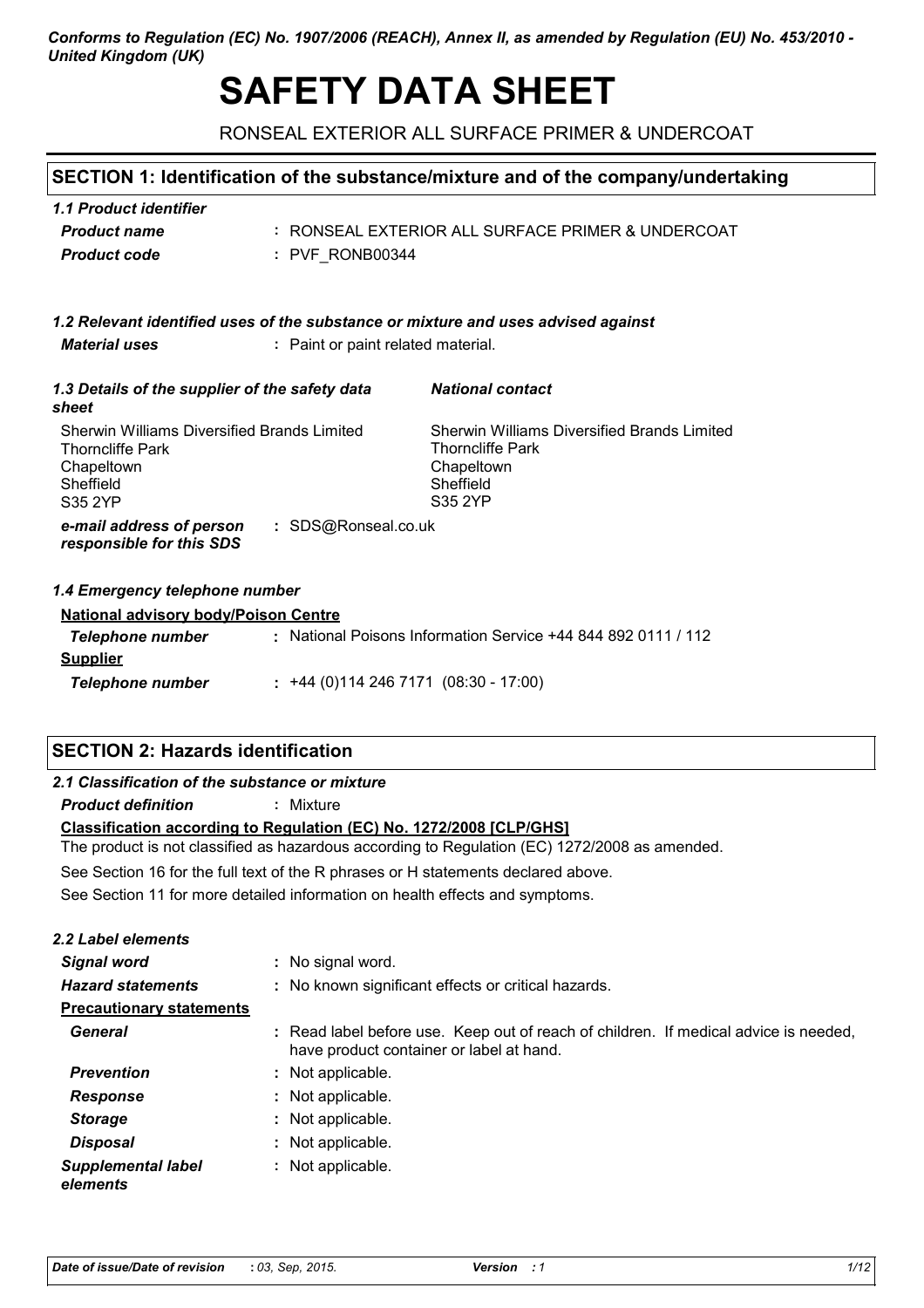### **SECTION 2: Hazards identification**

| <b>Annex XVII - Restrictions</b><br>on the manufacture.<br>placing on the market and<br>use of certain dangerous<br>substances, mixtures and<br>articles | : Not applicable. |
|----------------------------------------------------------------------------------------------------------------------------------------------------------|-------------------|
| <b>Special packaging requirements</b>                                                                                                                    |                   |
| <b>Containers to be fitted</b><br>with child-resistant<br>fastenings                                                                                     | Not applicable.   |
| <b>Tactile warning of danger : Not applicable.</b>                                                                                                       |                   |

| 2.3 Other hazards                                      |               |
|--------------------------------------------------------|---------------|
| Other hazards which do<br>not result in classification | : None known. |

#### **SECTION 3: Composition/information on ingredients**

 $\ddot{\phantom{a}}$ 

#### 3.2 Mixture

|                            |                                                                                       |              | <b>Classification</b>                                                         |             |
|----------------------------|---------------------------------------------------------------------------------------|--------------|-------------------------------------------------------------------------------|-------------|
| Product/ingredient<br>name | <b>Identifiers</b>                                                                    | %            | <b>Regulation (EC) No. 1272/2008 [CLP]</b>                                    | <b>Type</b> |
| Feldspars                  | EC: 270-666-7<br>CAS: 68476-25-5                                                      | $≥5 - < 10$  | STOT SE 3, H335                                                               | $[1]$       |
| 2-Propanol                 | IREACH #:<br>01-2119457558-25<br>EC: 200-661-7<br>CAS: 67-63-0<br>Index: 603-117-00-0 | $\geq 3 - 5$ | Flam. Liq. 2, H225<br>Eye Irrit. 2, H319<br><b>STOT SE 3, H336</b>            | [1] [2]     |
| Quartz                     | EC: 238-878-4<br>CAS: 14808-60-7                                                      | $≥1 - 53$    | STOT RE 2, H373 (inhalation)                                                  | [1] [2]     |
|                            |                                                                                       |              | See Section 16 for<br>the full text of the H<br>statements<br>declared above. |             |

There are no additional ingredients present which, within the current knowledge of the supplier and in the concentrations applicable, are classified as hazardous to health or the environment, are PBTs or vPvBs or have been assigned a workplace exposure limit and hence require reporting in this section.

**Type** 

[1] Substance classified with a health or environmental hazard

[2] Substance with a workplace exposure limit

[3] Substance meets the criteria for PBT according to Regulation (EC) No. 1907/2006, Annex XIII

[4] Substance meets the criteria for vPvB according to Regulation (EC) No. 1907/2006, Annex XIII

[5] Substance of equivalent concern

Occupational exposure limits, if available, are listed in Section 8.

## **SECTION 4: First aid measures**

## 4.1 Description of first aid measures

| General           | : In all cases of doubt, or when symptoms persist, seek medical attention. Never give<br>anything by mouth to an unconscious person. If unconscious, place in recovery<br>position and seek medical advice. |
|-------------------|-------------------------------------------------------------------------------------------------------------------------------------------------------------------------------------------------------------|
| Eye contact       | : Remove contact lenses, irrigate copiously with clean, fresh water, holding the<br>eyelids apart for at least 10 minutes and seek immediate medical advice.                                                |
| <b>Inhalation</b> | : Remove to fresh air. Keep person warm and at rest. If not breathing, if breathing is<br>irregular or if respiratory arrest occurs, provide artificial respiration or oxygen by<br>trained personnel.      |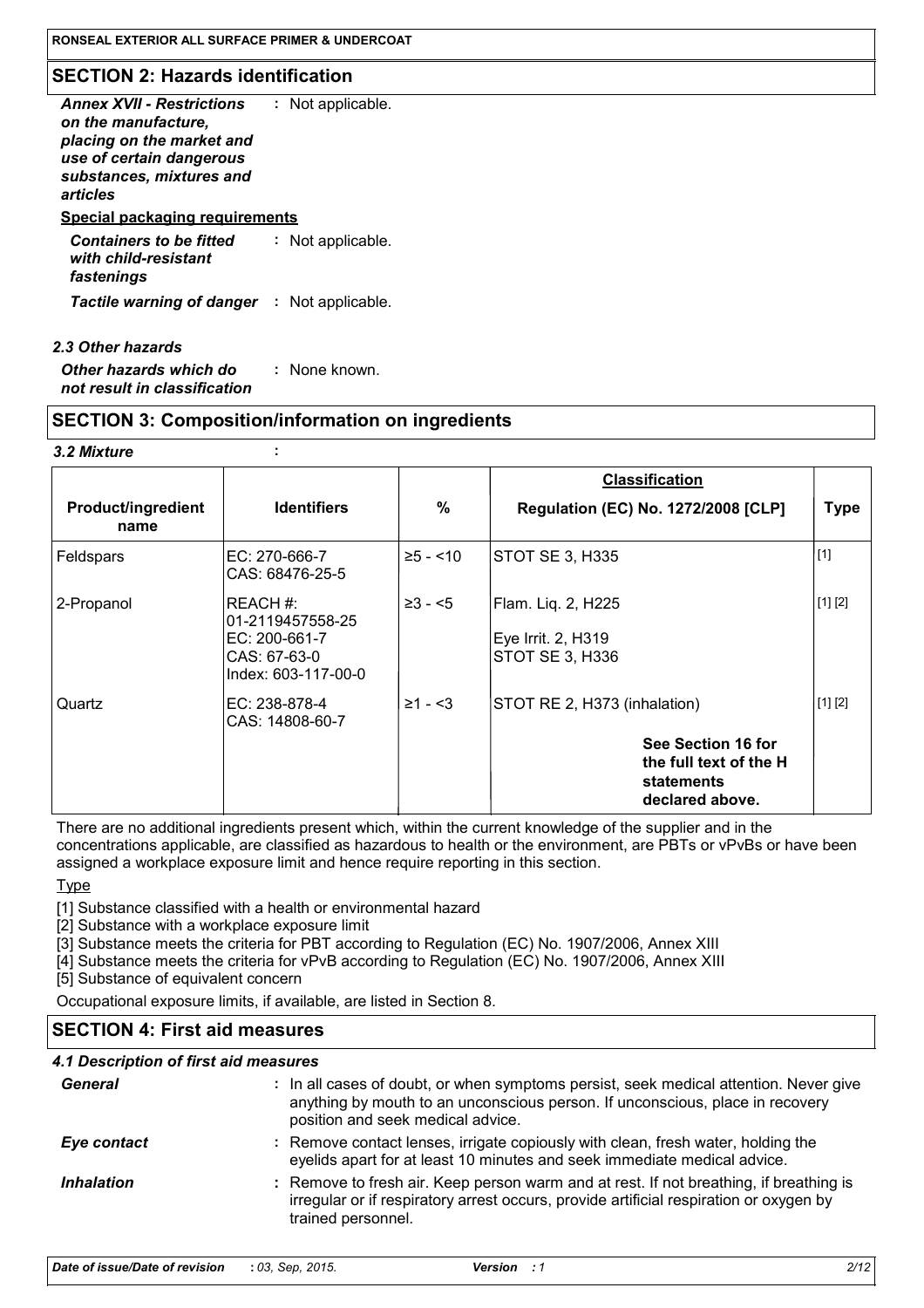| <b>Skin contact</b>               | : Remove contaminated clothing and shoes. Wash skin thoroughly with soap and<br>water or use recognised skin cleanser. Do NOT use solvents or thinners. |
|-----------------------------------|---------------------------------------------------------------------------------------------------------------------------------------------------------|
| <b>Ingestion</b>                  | : If swallowed, seek medical advice immediately and show the container or label.<br>Keep person warm and at rest. Do NOT induce vomiting.               |
|                                   | If swallowed, rinse mouth with water (only if the person is conscious). Get<br>immediate medical attention.                                             |
| <b>Protection of first-aiders</b> | : No action shall be taken involving any personal risk or without suitable training.                                                                    |

#### 4.2 Most important symptoms and effects, both acute and delayed

There are no data available on the mixture itself. Procedure used to derive the classification according to Regulation (EC) No. 1272/2008 [CLP/GHS]. See Sections 2 and 3 for details.

Exposure to component solvent vapour concentrations in excess of the stated occupational exposure limit may result in adverse health effects such as mucous membrane and respiratory system irritation and adverse effects on the kidneys, liver and central nervous system. Symptoms and signs include headache, dizziness, fatique, muscular weakness, drowsiness and, in extreme cases, loss of consciousness.

Solvents may cause some of the above effects by absorption through the skin. Repeated or prolonged contact with the mixture may cause removal of natural fat from the skin, resulting in non-allergic contact dermatitis and absorption through the skin.

If splashed in the eyes, the liquid may cause irritation and reversible damage.

This takes into account, where known, delayed and immediate effects and also chronic effects of components from short-term and long-term exposure by oral, inhalation and dermal routes of exposure and eye contact.

#### 4.3 Indication of any immediate medical attention and special treatment needed

| <b>Notes to physician</b>  | : Treat symptomatically. Contact poison treatment specialist immediately if large<br>quantities have been ingested or inhaled. |
|----------------------------|--------------------------------------------------------------------------------------------------------------------------------|
| <b>Specific treatments</b> | No specific treatment.                                                                                                         |

See toxicological information (Section 11)

| <b>SECTION 5: Firefighting measures</b>                           |  |                                                                                                                              |
|-------------------------------------------------------------------|--|------------------------------------------------------------------------------------------------------------------------------|
| 5.1 Extinguishing media<br><b>Suitable extinguishing</b><br>media |  | : Recommended: alcohol-resistant foam, carbon dioxide, powders.                                                              |
| <b>Unsuitable extinguishing</b><br>media                          |  | : Do not use water jet.                                                                                                      |
| 5.2 Special hazards arising from the substance or mixture         |  |                                                                                                                              |
| <b>Hazards from the</b><br>substance or mixture                   |  | : Fire will produce dense black smoke. Exposure to decomposition products may<br>cause a health hazard.                      |
|                                                                   |  | : Fire will produce dense black smoke. Exposure to decomposition products may<br>cause a health hazard.                      |
| <b>Hazardous thermal</b><br>decomposition products                |  | : Decomposition products may include the following materials: carbon monoxide,<br>carbon dioxide, smoke, oxides of nitrogen. |
|                                                                   |  | Appropriate breathing apparatus may be required.                                                                             |
| 5.3 Advice for firefighters                                       |  |                                                                                                                              |
| <b>Special protective actions</b><br>for fire-fighters            |  | : Cool closed containers exposed to fire with water. Do not release runoff from fire to<br>drains or watercourses.           |
| <b>Special protective</b><br>equipment for fire-fighters          |  | : Fire-fighters should wear positive pressure self-contained breathing apparatus<br>(SCBA) and full turnout gear.            |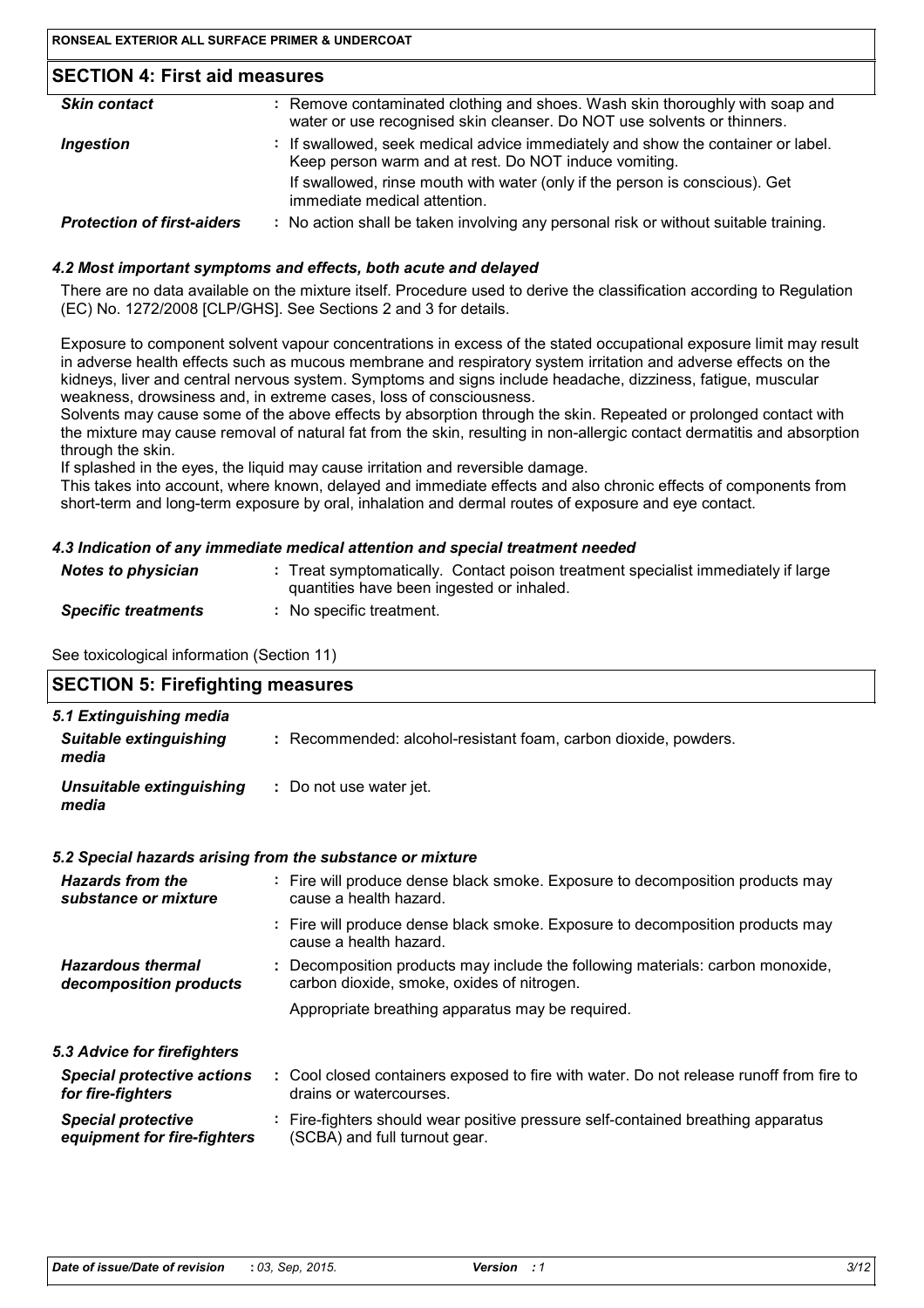## **SECTION 6: Accidental release measures**

Due to the organic solvents content of the mixture:

| 6.1 Personal precautions, protective equipment and emergency procedures |  |                                                                                                                                                                                                                                                                                    |
|-------------------------------------------------------------------------|--|------------------------------------------------------------------------------------------------------------------------------------------------------------------------------------------------------------------------------------------------------------------------------------|
| For non-emergency<br>personnel                                          |  | : Exclude sources of ignition and ventilate the area. Avoid breathing vapour or mist.<br>Refer to protective measures listed in sections 7 and 8.                                                                                                                                  |
|                                                                         |  | : Keep unnecessary and unprotected personnel from entering.                                                                                                                                                                                                                        |
| For emergency responders                                                |  | : If specialised clothing is required to deal with the spillage, take note of any<br>information in Section 8 on suitable and unsuitable materials. See also the<br>information in "For non-emergency personnel".                                                                  |
| 6.2 Environmental<br>precautions                                        |  | : Do not allow to enter drains or watercourses. If the product contaminates lakes,<br>rivers, or sewers, inform the appropriate authorities in accordance with local<br>regulations.                                                                                               |
| 6.3 Methods and material<br>for containment and<br>cleaning up          |  | : Contain and collect spillage with non-combustible, absorbent material e.g. sand,<br>earth, vermiculite or diatomaceous earth and place in container for disposal<br>according to local regulations (see Section 13). Preferably clean with a detergent.<br>Avoid using solvents. |
| 6.4 Reference to other<br>sections                                      |  | : See Section 1 for emergency contact information.<br>See Section 8 for information on appropriate personal protective equipment.<br>See Section 13 for additional waste treatment information.                                                                                    |

## **SECTION 7: Handling and storage**

The information in this section contains generic advice and guidance. The list of Identified Uses in Section 1 should be consulted for any available use-specific information provided in the Exposure Scenario(s).

| 7.1 Precautions for safe<br>handling                                   | : Due to the organic solvents content of the mixture:                                                                                                                                                                                                                                                                                                                                                                                                                                                                                                                                                                                                                                                                                                                                                                                                                                                                                                                                                                                                                                                                                                                                                                    |
|------------------------------------------------------------------------|--------------------------------------------------------------------------------------------------------------------------------------------------------------------------------------------------------------------------------------------------------------------------------------------------------------------------------------------------------------------------------------------------------------------------------------------------------------------------------------------------------------------------------------------------------------------------------------------------------------------------------------------------------------------------------------------------------------------------------------------------------------------------------------------------------------------------------------------------------------------------------------------------------------------------------------------------------------------------------------------------------------------------------------------------------------------------------------------------------------------------------------------------------------------------------------------------------------------------|
|                                                                        | Prevent the creation of flammable or explosive concentrations of vapours in air and<br>avoid vapour concentrations higher than the occupational exposure limits.<br>In addition, the product should only be used in areas from which all naked lights and<br>other sources of ignition have been excluded. Electrical equipment should be<br>protected to the appropriate standard.<br>Keep away from heat, sparks and flame. No sparking tools should be used.<br>Avoid contact with skin and eyes. Avoid the inhalation of dust, particulates, spray or<br>mist arising from the application of this mixture. Avoid inhalation of dust from<br>sanding.<br>Eating, drinking and smoking should be prohibited in areas where this material is<br>handled, stored and processed.<br>Put on appropriate personal protective equipment (see Section 8).<br>Never use pressure to empty. Container is not a pressure vessel.<br>Always keep in containers made from the same material as the original one.<br>Comply with the health and safety at work laws.<br>Information on fire and explosion protection<br>Vapours are heavier than air and may spread along floors. Vapours may form<br>explosive mixtures with air. |
| 7.2 Conditions for safe<br>storage, including any<br>incompatibilities | : Store in accordance with local regulations.<br>Notes on joint storage<br>Keep away from: oxidising agents, strong alkalis, strong acids.<br>Additional information on storage conditions<br>Observe label precautions. Store in a dry, cool and well-ventilated area. Keep away<br>from heat and direct sunlight.<br>Keep container tightly closed.<br>Keep away from sources of ignition. No smoking. Prevent unauthorised access.<br>Containers that have been opened must be carefully resealed and kept upright to<br>prevent leakage.                                                                                                                                                                                                                                                                                                                                                                                                                                                                                                                                                                                                                                                                             |
|                                                                        | Contaminated absorbent material may pose the same hazard as the spilt product.<br>Store above $5^{\circ}C$ (42 $^{\circ}F$ ) Protect from frost.                                                                                                                                                                                                                                                                                                                                                                                                                                                                                                                                                                                                                                                                                                                                                                                                                                                                                                                                                                                                                                                                         |

| Date of issue/Date of revision | : 03, Sep, 2015. | <b>Version</b> : 1 |
|--------------------------------|------------------|--------------------|
|                                |                  |                    |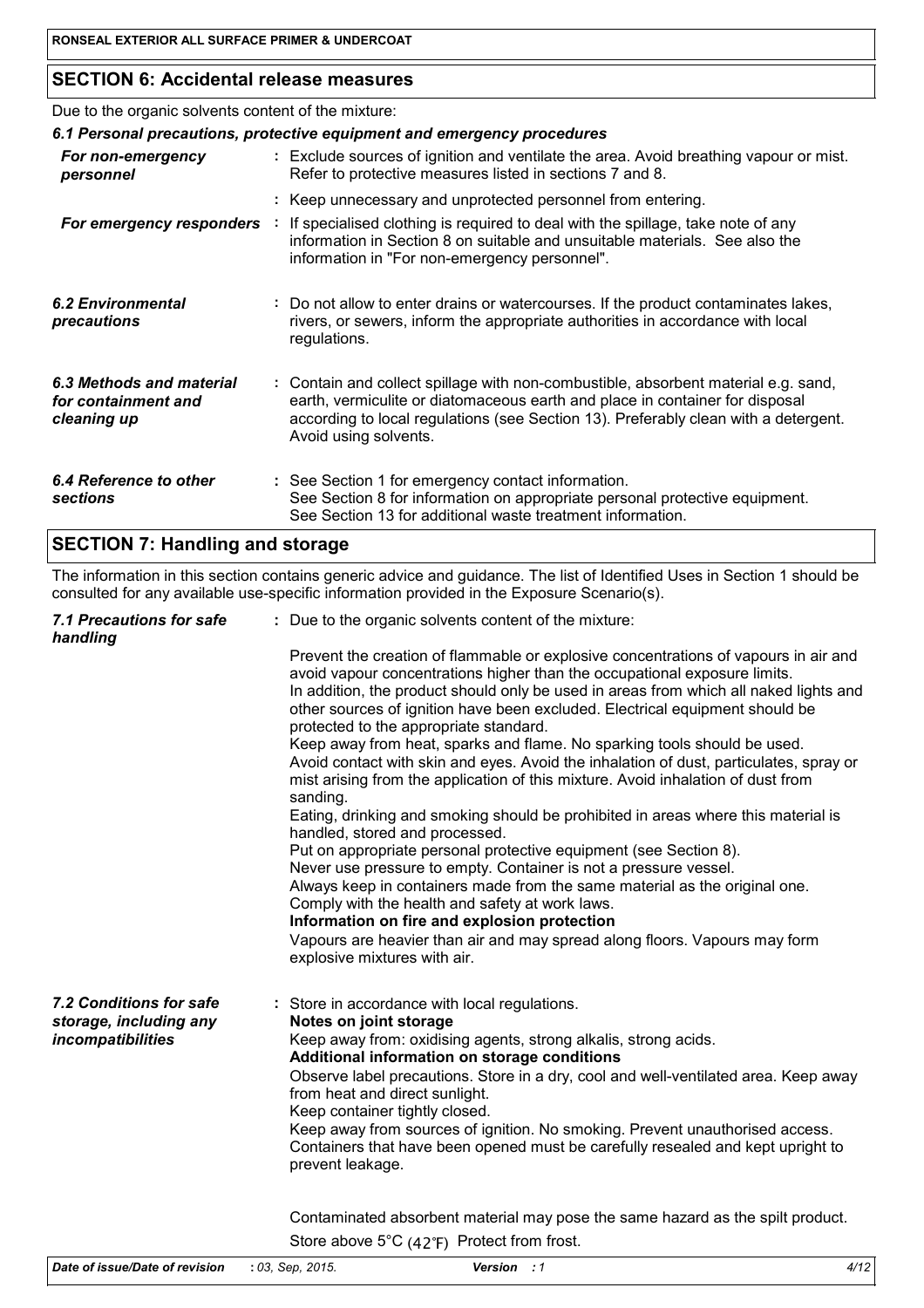## **SECTION 7: Handling and storage**

Protect from frost.

| 7.3 Specific end use(s)    |                  |
|----------------------------|------------------|
| <b>Recommendations</b>     | : Not available. |
| Industrial sector specific | : Not available. |
| solutions                  |                  |

Good housekeeping standards, regular safe removal of waste materials will minimise the risks of spontaneous combustion and other fire hazards.

#### Before use of this material please refer to the Exposure Scenario(s) if attached for the specific end use, control measures and additional PPE considerations.

### **SECTION 8: Exposure controls/personal protection**

The information in this section contains generic advice and guidance. The list of Identified Uses in Section 1 should be consulted for any available use-specific information provided in the Exposure Scenario(s).

#### 8.1 Control parameters

#### **Occupational exposure limits**

| Product/ingredient name                         |                    | <b>Exposure limit values</b>                                                                                                                                                                                                                                                                                                                                                                                                                                                                                                                                                                                                                                                                                                                                                                                                                                                                                                                                                                                          |
|-------------------------------------------------|--------------------|-----------------------------------------------------------------------------------------------------------------------------------------------------------------------------------------------------------------------------------------------------------------------------------------------------------------------------------------------------------------------------------------------------------------------------------------------------------------------------------------------------------------------------------------------------------------------------------------------------------------------------------------------------------------------------------------------------------------------------------------------------------------------------------------------------------------------------------------------------------------------------------------------------------------------------------------------------------------------------------------------------------------------|
| 2-Propanol                                      |                    | EH40/2005 WELs (United Kingdom (UK), 12/2011).<br>STEL: 1250 mg/m <sup>3</sup> 15 minutes.<br>STEL: 500 ppm 15 minutes.<br>TWA: 999 mg/m <sup>3</sup> 8 hours.<br>TWA: 400 ppm 8 hours.                                                                                                                                                                                                                                                                                                                                                                                                                                                                                                                                                                                                                                                                                                                                                                                                                               |
| Quartz                                          |                    | EH40/2005 WELs (United Kingdom (UK), 12/2011).<br>TWA: 0.1 mg/m <sup>3</sup> 8 hours. Form: respirable dust                                                                                                                                                                                                                                                                                                                                                                                                                                                                                                                                                                                                                                                                                                                                                                                                                                                                                                           |
| <b>Recommended monitoring</b><br>procedures     | required.          | : If this product contains ingredients with exposure limits, personal, workplace<br>atmosphere or biological monitoring may be required to determine the effectiveness<br>of the ventilation or other control measures and/or the necessity to use respiratory<br>protective equipment. Reference should be made to monitoring standards, such as<br>the following: European Standard EN 689 (Workplace atmospheres - Guidance for<br>the assessment of exposure by inhalation to chemical agents for comparison with<br>limit values and measurement strategy) European Standard EN 14042 (Workplace<br>atmospheres - Guide for the application and use of procedures for the assessment<br>of exposure to chemical and biological agents) European Standard EN 482<br>(Workplace atmospheres - General requirements for the performance of procedures<br>for the measurement of chemical agents) Reference to national guidance<br>documents for methods for the determination of hazardous substances will also be |
| <b>DNELs/DMELs</b><br>No DNELs/DMELs available. |                    |                                                                                                                                                                                                                                                                                                                                                                                                                                                                                                                                                                                                                                                                                                                                                                                                                                                                                                                                                                                                                       |
| <b>PNECs</b><br>No PNECs available              |                    |                                                                                                                                                                                                                                                                                                                                                                                                                                                                                                                                                                                                                                                                                                                                                                                                                                                                                                                                                                                                                       |
| <b>8.2 Exposure controls</b>                    |                    |                                                                                                                                                                                                                                                                                                                                                                                                                                                                                                                                                                                                                                                                                                                                                                                                                                                                                                                                                                                                                       |
| <b>Appropriate engineering</b><br>controls      |                    | : Provide adequate ventilation. Where reasonably practicable, this should be<br>achieved by the use of local exhaust ventilation and good general extraction. If<br>these are not sufficient to maintain concentrations of particulates and solvent<br>vapours below the OEL, suitable respiratory protection must be worn.<br>: Users are advised to consider national Occupational Exposure Limits or other                                                                                                                                                                                                                                                                                                                                                                                                                                                                                                                                                                                                         |
|                                                 | equivalent values. |                                                                                                                                                                                                                                                                                                                                                                                                                                                                                                                                                                                                                                                                                                                                                                                                                                                                                                                                                                                                                       |
| <b>Individual protection measures</b>           |                    |                                                                                                                                                                                                                                                                                                                                                                                                                                                                                                                                                                                                                                                                                                                                                                                                                                                                                                                                                                                                                       |
| <b>Hygiene measures</b>                         |                    | : Wash hands, forearms and face thoroughly after handling chemical products, before<br>eating, smoking and using the lavatory and at the end of the working period.<br>Appropriate techniques should be used to remove potentially contaminated clothing.<br>Wash contaminated clothing before reusing. Ensure that eyewash stations and<br>safety showers are close to the workstation location.                                                                                                                                                                                                                                                                                                                                                                                                                                                                                                                                                                                                                     |
| Date of issue/Date of revision                  | : 03. Sep. 2015.   | Version:1<br>5/12                                                                                                                                                                                                                                                                                                                                                                                                                                                                                                                                                                                                                                                                                                                                                                                                                                                                                                                                                                                                     |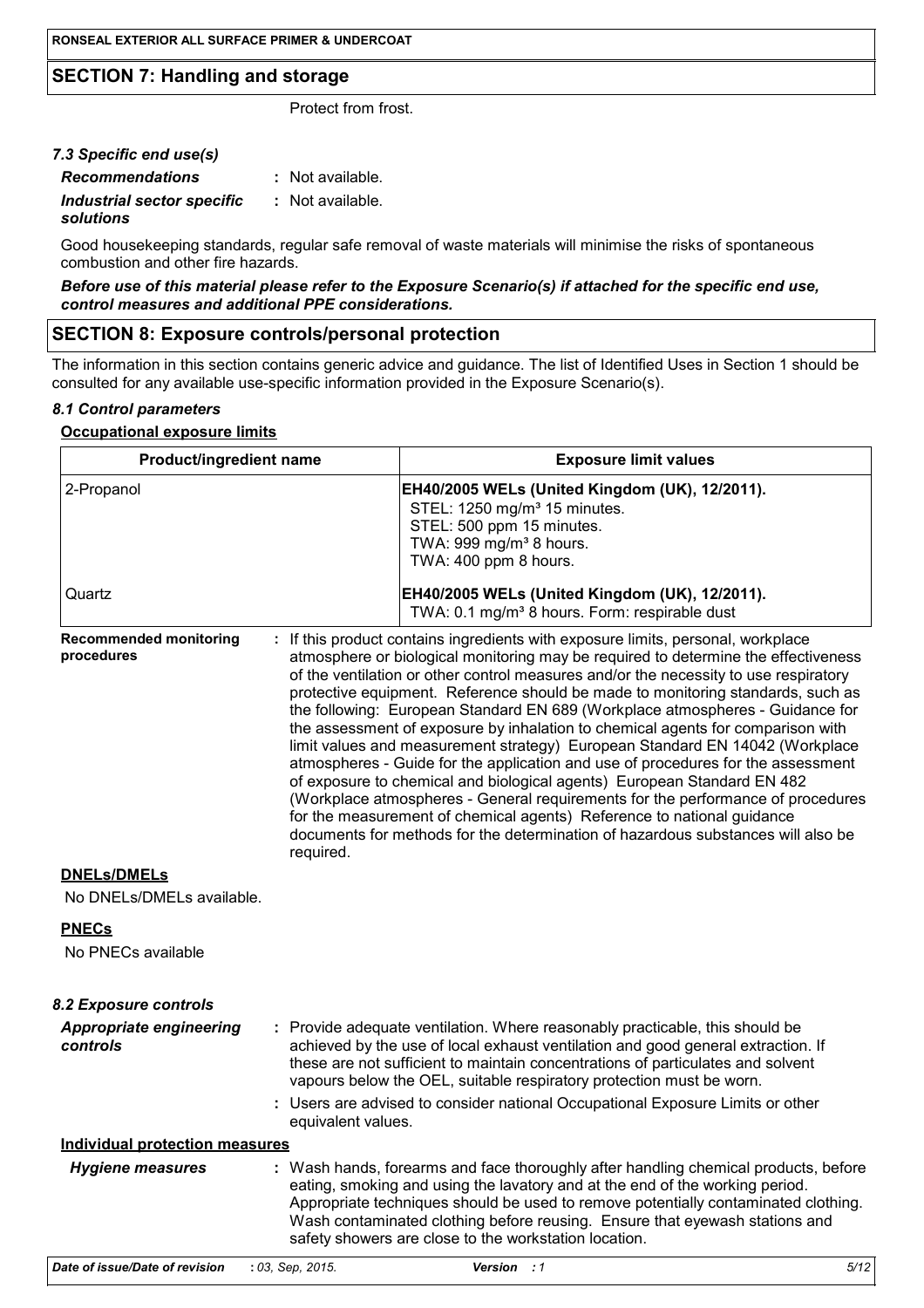## **SECTION 8: Exposure controls/personal protection**

| <b>Eye/face protection</b>                | : Use safety eyewear designed to protect against splash of liquids.                                                                                                                                                             |
|-------------------------------------------|---------------------------------------------------------------------------------------------------------------------------------------------------------------------------------------------------------------------------------|
| <b>Skin protection</b>                    |                                                                                                                                                                                                                                 |
| <b>Hand protection</b>                    | : Wear suitable gloves tested to EN374.                                                                                                                                                                                         |
| <b>Gloves</b>                             | : Short Term Exposure less than 10 minutes Continuous use Nitrile gloves.                                                                                                                                                       |
|                                           | Long Term Exposure Spill / For prolonged or repeated handling, use PE / PE<br>Laminate gloves > 8 hours (breakthrough time).                                                                                                    |
|                                           | There is no one glove material or combination of materials that will give unlimited<br>resistance to any individual or combination of chemicals.                                                                                |
|                                           | The breakthrough time must be greater than the end use time of the product.<br>The instructions and information provided by the glove manufacturer on use,<br>storage, maintenance and replacement must be followed.            |
|                                           | Gloves should be replaced regularly and if there is any sign of damage to the glove<br>material.                                                                                                                                |
|                                           | Always ensure that gloves are free from defects and that they are stored and used<br>correctly.                                                                                                                                 |
|                                           | The performance or effectiveness of the glove may be reduced by physical/chemica<br>damage and poor maintenance.                                                                                                                |
|                                           | Barrier creams may help to protect the exposed areas of the skin but should not be<br>applied once exposure has occurred.                                                                                                       |
|                                           | The user must check that the final choice of type of glove selected for handling this<br>product is the most appropriate and takes into account the particular conditions of<br>use, as included in the user's risk assessment. |
| <b>Body protection</b>                    | : Personnel should wear protective clothing.                                                                                                                                                                                    |
|                                           | : Personal protective equipment for the body should be selected based on the task<br>being performed and the risks involved and should be approved by a specialist<br>before handling this product.                             |
| <b>Other skin protection</b>              | Appropriate footwear and any additional skin protection measures should be<br>selected based on the task being performed and the risks involved and should be<br>approved by a specialist before handling this product.         |
| <b>Respiratory protection</b>             | : Approved/certified respirator with organic vapour cartridge. Filter type: A2P2<br>(EN14387).                                                                                                                                  |
| <b>Environmental exposure</b><br>controls | : Do not allow to enter drains or watercourses.                                                                                                                                                                                 |

Before use of this material please refer to the Exposure Scenario(s) if attached for the specific end use, control measures and additional PPE considerations.

## **SECTION 9: Physical and chemical properties**

9.1 Information on basic physical and chemical properties

| <u>Appearance</u>                  |                                  |
|------------------------------------|----------------------------------|
| <b>Physical state</b>              | : Liquid.                        |
| Colour                             | : Off-white                      |
| <b>Odour</b>                       | Mild.                            |
| <b>Odour threshold</b>             | : Not Available (Not Tested).    |
| рH                                 | Not Available (Not Tested).      |
| Melting point/freezing point       | Not Available (Not Tested).<br>÷ |
| Initial boiling point and          | $: 81$ to 260 $^{\circ}$ C       |
| boiling range                      |                                  |
| <b>Flash point</b>                 | : Closed cup: $>93.3^{\circ}$ C  |
| <b>Evaporation rate</b>            |                                  |
|                                    | : Slower than Ether Phase        |
| <b>Flammability (solid, gas)</b>   | Not Available (Not Tested).      |
| <b>Burning time</b>                | Not Available (Not Tested).      |
| <b>Burning rate</b>                | Not Available (Not Tested).      |
| <b>Upper/lower flammability or</b> | Lower: 2%                        |
| explosive limits                   | Upper: 12.7%                     |
| Vapour pressure                    | : 4.4 kPa [at 20°C]              |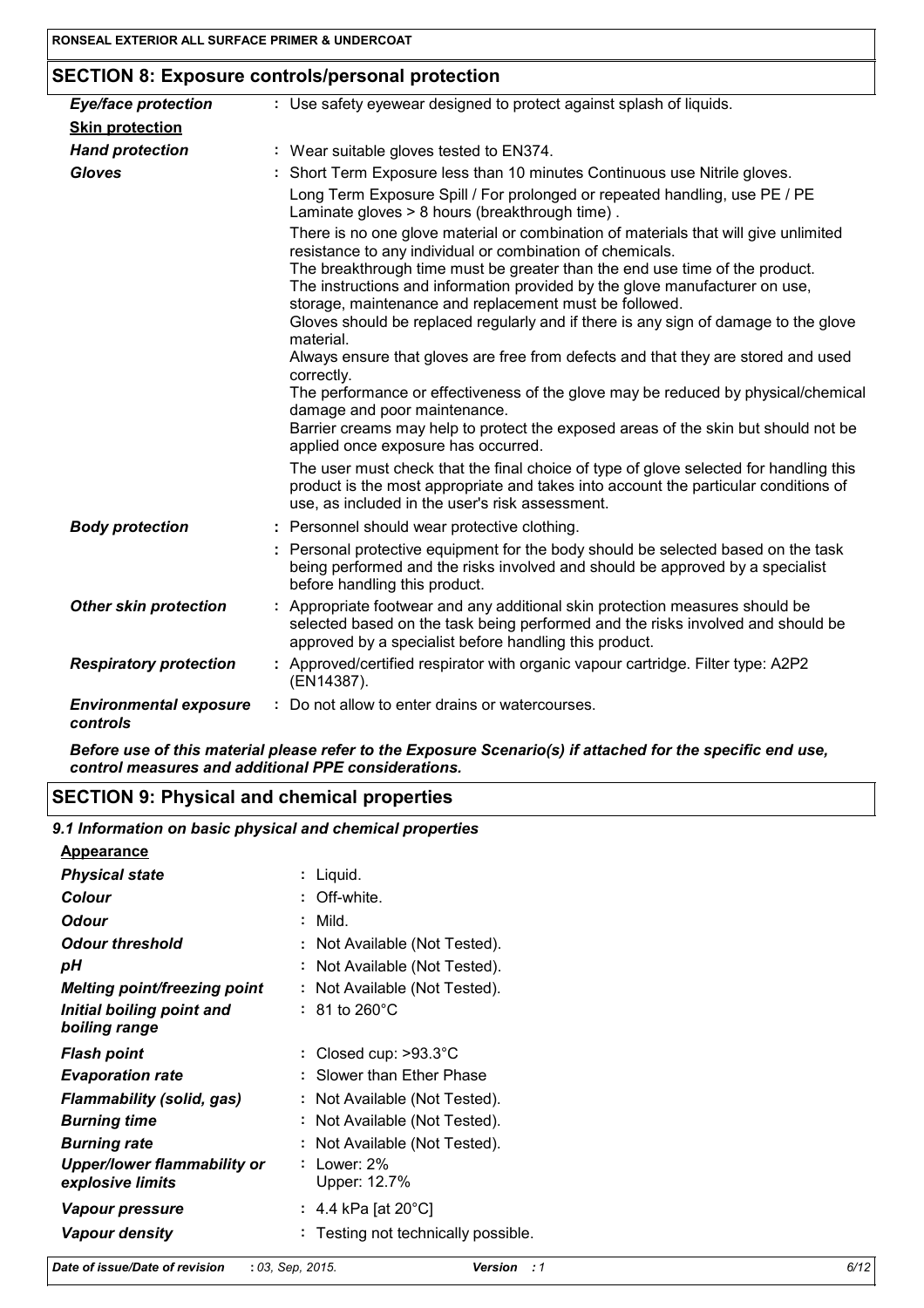## **SECTION 9: Physical and chemical properties**

| <b>Relative density</b>                                                        | : Not Available (Not Tested).                                                     |
|--------------------------------------------------------------------------------|-----------------------------------------------------------------------------------|
| Solubility(ies)                                                                | : Not Available (Not Tested).                                                     |
| <b>Solubility in water</b>                                                     | : Not Available (Not Tested).                                                     |
| <b>Partition coefficient: n-octanol/: Not Available (Not Tested).</b><br>water |                                                                                   |
| <b>Auto-ignition temperature</b>                                               | : Not Available (Not Tested).                                                     |
| <b>Decomposition temperature</b>                                               | : Not Available (Not Tested).                                                     |
| <b>Viscosity</b>                                                               | : Not Available (Not Tested).                                                     |
| <b>Explosive properties</b>                                                    | : Not Available (Not Tested).                                                     |
| <b>Oxidising properties</b>                                                    | : Under normal conditions of storage and use, hazardous reactions will not occur. |
|                                                                                |                                                                                   |

9.2 Other information

**Heat of combustion**  $: 2.157$  kJ/g

| <b>SECTION 10: Stability and reactivity</b> |  |                                                                                                                                     |  |  |
|---------------------------------------------|--|-------------------------------------------------------------------------------------------------------------------------------------|--|--|
| 10.1 Reactivity                             |  | : No specific test data related to reactivity available for this product or its ingredients.                                        |  |  |
| <b>10.2 Chemical stability</b>              |  | : Stable under recommended storage and handling conditions (see Section 7).                                                         |  |  |
| 10.3 Possibility of<br>hazardous reactions  |  | : Under normal conditions of storage and use, hazardous reactions will not occur.                                                   |  |  |
| 10.4 Conditions to avoid                    |  | : When exposed to high temperatures may produce hazardous decomposition<br>products.                                                |  |  |
| 10.5 Incompatible materials                 |  | : Keep away from the following materials to prevent strong exothermic reactions:<br>oxidising agents, strong alkalis, strong acids. |  |  |
| 10.6 Hazardous<br>decomposition products    |  | : Under normal conditions of storage and use, hazardous decomposition products<br>should not be produced.                           |  |  |

Refer to Section 7: HANDLING AND STORAGE and Section 8: EXPOSURE CONTROLS/PERSONAL PROTECTION for additional handling information and protection of employees.

### **SECTION 11: Toxicological information**

#### 11.1 Information on toxicological effects

There are no data available on the mixture itself. Procedure used to derive the classification according to Regulation (EC) No. 1272/2008 [CLP/GHS]. See Sections 2 and 3 for details.

Exposure to component solvent vapour concentrations in excess of the stated occupational exposure limit may result in adverse health effects such as mucous membrane and respiratory system irritation and adverse effects on the kidneys, liver and central nervous system. Symptoms and signs include headache, dizziness, fatigue, muscular weakness, drowsiness and, in extreme cases, loss of consciousness.

Solvents may cause some of the above effects by absorption through the skin. Repeated or prolonged contact with the mixture may cause removal of natural fat from the skin, resulting in non-allergic contact dermatitis and absorption through the skin.

If splashed in the eyes, the liquid may cause irritation and reversible damage.

This takes into account, where known, delayed and immediate effects and also chronic effects of components from short-term and long-term exposure by oral, inhalation and dermal routes of exposure and eye contact.

#### **Acute toxicity**

| <b>Product/ingredient name</b> | <b>Result</b> | <b>Species</b> | <b>Dose</b> | <b>Exposure</b>          |
|--------------------------------|---------------|----------------|-------------|--------------------------|
| 2-Propanol                     | LD50 Dermal   | Rabbit         | 12800 mg/kg | $\overline{\phantom{0}}$ |
|                                | LD50 Oral     | Rat            | 5000 mg/kg  |                          |

#### **Acute toxicity estimates**

No data available

| Date of issue/Date of revision | : 03, Sep, 2015. |
|--------------------------------|------------------|
|--------------------------------|------------------|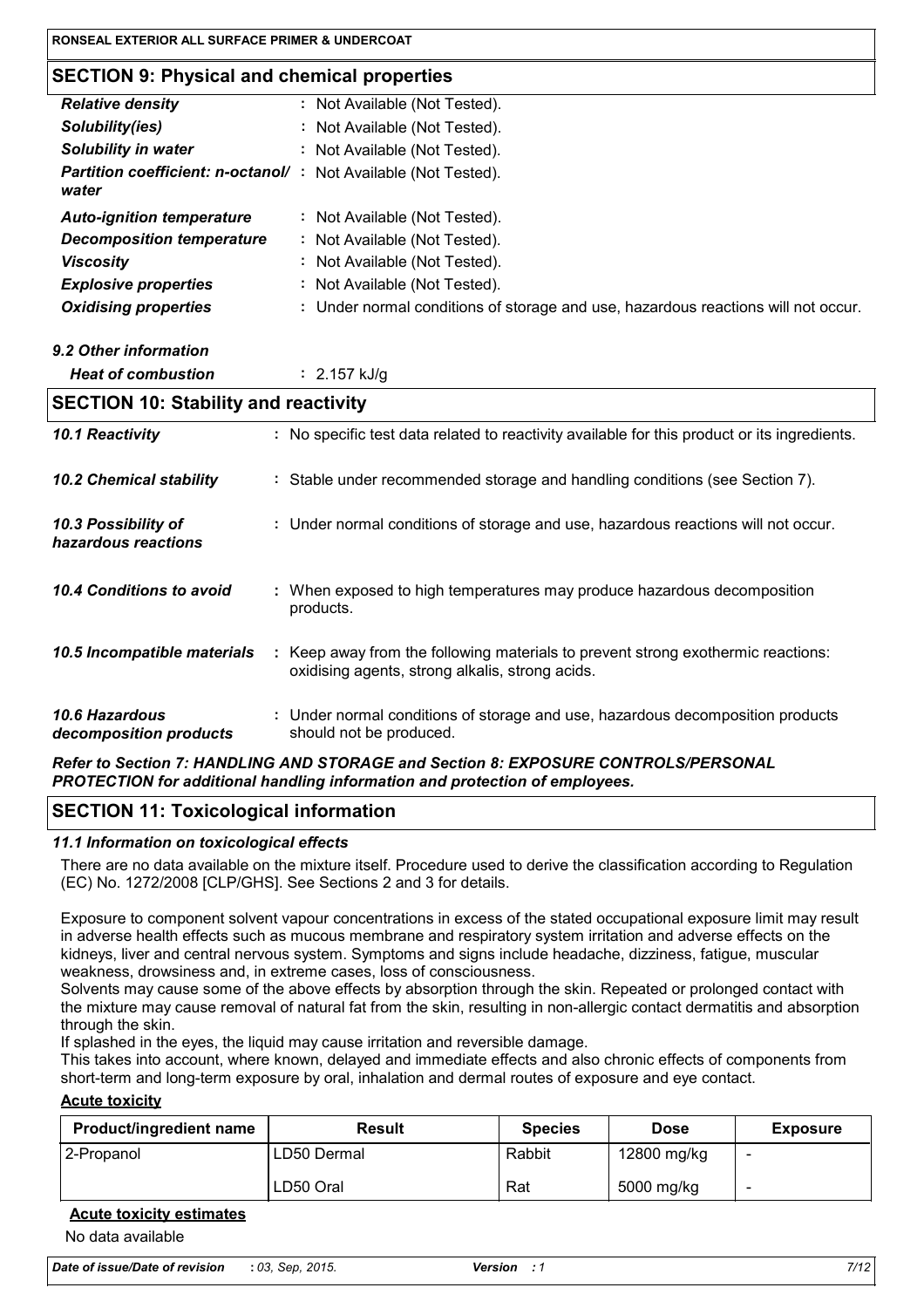## **SECTION 11: Toxicological information**

#### **Irritation/Corrosion**

| Product/ingredient name | <b>Result</b>            | <b>Species</b> | <b>Score</b> | <b>Exposure</b>            | <b>Observation</b> |
|-------------------------|--------------------------|----------------|--------------|----------------------------|--------------------|
| 2-Propanol              | Eyes - Moderate irritant | Rabbit         |              | 24 hours 100<br>milligrams |                    |
|                         | Eyes - Moderate irritant | Rabbit         | -            | 10 milligrams              |                    |
|                         | Eyes - Severe irritant   | Rabbit         | -            | 100<br>milligrams          |                    |
|                         | Skin - Mild irritant     | Rabbit         |              | 500<br>milligrams          |                    |

#### **Sensitisation**

No data available

#### **Mutagenicity**

No data available

#### Carcinogenicity

No data available

#### **Reproductive toxicity**

No data available

#### **Teratogenicity**

No data available

#### Specific target organ toxicity (single exposure)

| Product/ingredient name | Category   | Route of<br>exposure | <b>Target organs</b>            |
|-------------------------|------------|----------------------|---------------------------------|
| Feldspars               | Category 3 | Not applicable.      | Respiratory tract<br>irritation |
| 2-Propanol              | Category 3 | Not applicable.      | Narcotic effects                |

#### Specific target organ toxicity (repeated exposure)

| <b>Product/ingredient name</b> | Category   | Route of<br>exposure | <b>Target organs</b> |
|--------------------------------|------------|----------------------|----------------------|
| Quartz                         | Category 2 | Inhalation           | l Not determined     |

**Aspiration hazard** 

|                   | <b>Product/ingredient name</b> | <b>Result</b> |
|-------------------|--------------------------------|---------------|
| No data available |                                |               |

**Other information** 

: Not available.

## **SECTION 12: Ecological information**

### 12.1 Toxicity

There are no data available on the mixture itself. Do not allow to enter drains or watercourses.

## Procedure used to derive the classification according to Regulation (EC) No. 1272/2008 [CLP/GHS]

| <b>Product/ingredient name</b> | Result                                                                          | <b>Species</b>              | <b>Exposure</b> |
|--------------------------------|---------------------------------------------------------------------------------|-----------------------------|-----------------|
| 2-Propanol                     | Acute LC50 1400000 µg/l Marine water   Crustaceans - Crangon crangon   48 hours |                             |                 |
|                                | Acute LC50 4200 mg/l Fresh water                                                | Fish - Rasbora heteromorpha | 196 hours       |

## 12.2 Persistence and degradability

| Date of issue/Date of revision | : 03. Sep. 2015. | Version | 8/12 |
|--------------------------------|------------------|---------|------|
|                                |                  |         |      |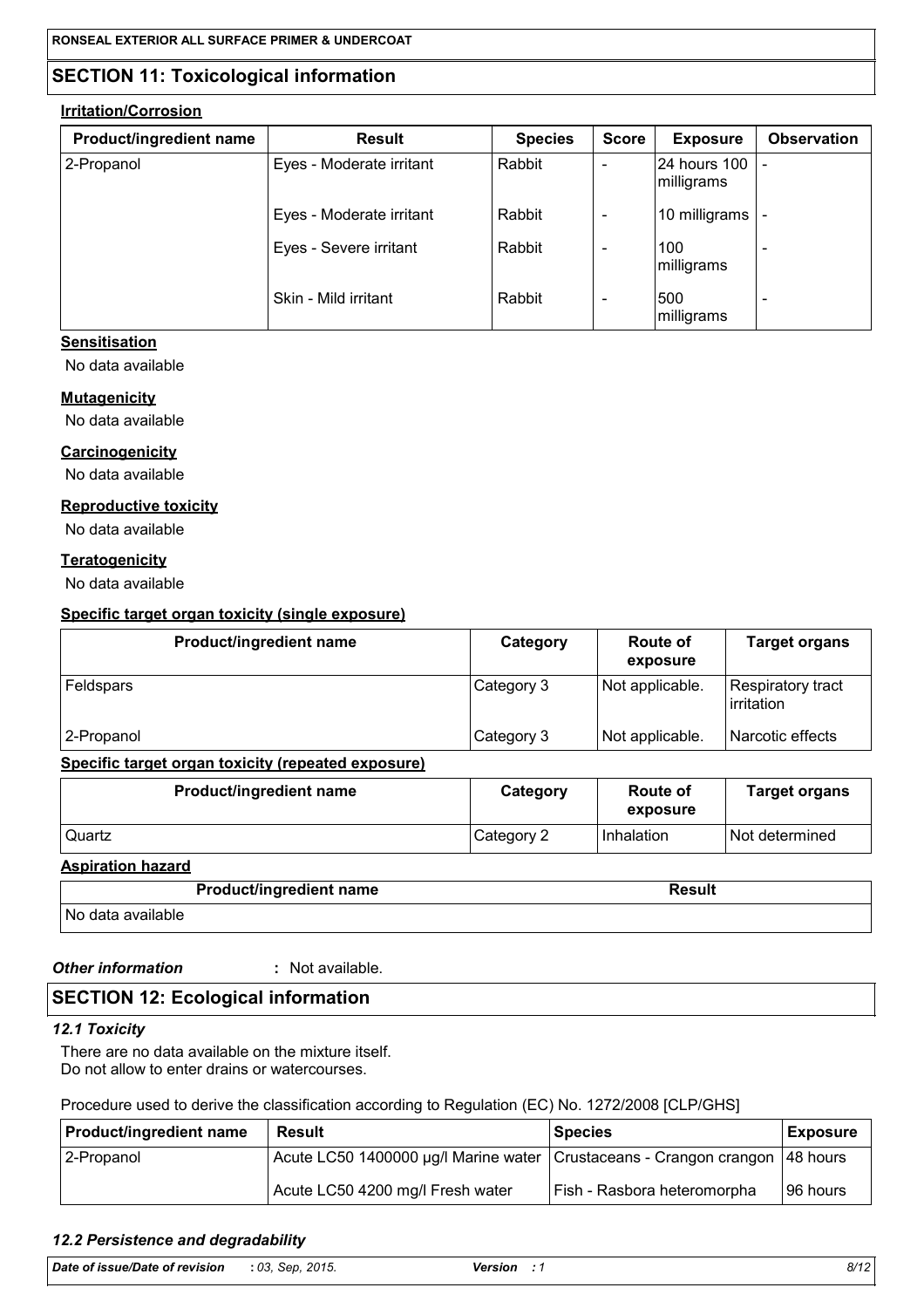## **SECTION 12: Ecological information**

| <b>Product/ingredient name</b> | Test                     | Result |                   | <b>Dose</b> |         | <b>Inoculum</b>  |
|--------------------------------|--------------------------|--------|-------------------|-------------|---------|------------------|
| No data available              |                          |        |                   |             |         |                  |
| <b>Product/ingredient name</b> | <b>Aquatic half-life</b> |        | <b>Photolysis</b> |             |         | Biodegradability |
| 2-Propanol                     |                          |        |                   |             | Readily |                  |

#### 12.3 Bioaccumulative potential

| $\vert$ Product/ingredient name $\vert$ LogP <sub>ow</sub> | <b>BCF</b> | <b>Potential</b> |
|------------------------------------------------------------|------------|------------------|
| No data available                                          |            |                  |

| 12.4 Mobility in soil                            |                  |
|--------------------------------------------------|------------------|
| <b>Soil/water partition</b><br>coefficient (Koc) | : Not available. |
| <b>Mobility</b>                                  | : Not available. |

|     | 12.5 Results of PBT and vPvB assessment |
|-----|-----------------------------------------|
| PBT | : Not applicable.                       |

 $vPvB$ : Not applicable.

| 12.6 Other adverse effects | : No known significant effects or critical hazards. |  |
|----------------------------|-----------------------------------------------------|--|
|                            | .                                                   |  |

: Avoid dispersal of spilt material and runoff and contact with soil, waterways, drains and sewers.

## **SECTION 13: Disposal considerations**

The information in this section contains generic advice and guidance. The list of Identified Uses in Section 1 should be consulted for any available use-specific information provided in the Exposure Scenario(s).

#### 13.1 Waste treatment methods

| <b>Product</b>                                                     |                                                                                                                                                                                                                                                                                                                                                                                                                                                                                                                                                    |
|--------------------------------------------------------------------|----------------------------------------------------------------------------------------------------------------------------------------------------------------------------------------------------------------------------------------------------------------------------------------------------------------------------------------------------------------------------------------------------------------------------------------------------------------------------------------------------------------------------------------------------|
| <b>Methods of disposal</b>                                         | The generation of waste should be avoided or minimised wherever possible.<br>Disposal of this product, solutions and any by-products should at all times comply<br>with the requirements of environmental protection and waste disposal legislation<br>and any regional local authority requirements. Dispose of surplus and non-<br>recyclable products via a licensed waste disposal contractor. Waste should not be<br>disposed of untreated to the sewer unless fully compliant with the requirements of<br>all authorities with jurisdiction. |
| Hazardous waste                                                    | $:$ No.                                                                                                                                                                                                                                                                                                                                                                                                                                                                                                                                            |
| European waste<br>catalogue (EWC)                                  | : 080112<br>waste paint and varnish other than those mentioned in 08 01 11                                                                                                                                                                                                                                                                                                                                                                                                                                                                         |
| <b>Disposal considerations</b>                                     | : Do not allow to enter drains or watercourses.<br>Dispose of according to all federal, state and local applicable regulations.<br>If this product is mixed with other wastes, the original waste product code may no<br>longer apply and the appropriate code should be assigned.<br>For further information, contact your local waste authority.                                                                                                                                                                                                 |
| Packaging                                                          |                                                                                                                                                                                                                                                                                                                                                                                                                                                                                                                                                    |
| <b>Methods of disposal</b>                                         | : The generation of waste should be avoided or minimised wherever possible. Waste<br>packaging should be recycled. Incineration or landfill should only be considered<br>when recycling is not feasible.                                                                                                                                                                                                                                                                                                                                           |
| <b>Disposal considerations</b>                                     | : Using information provided in this safety data sheet, advice should be obtained from<br>the relevant waste authority on the classification of empty containers. Empty<br>containers must be scrapped or reconditioned. Dispose of containers contaminated<br>by the product in accordance with local or national legal provisions.                                                                                                                                                                                                               |
| European waste<br>catalogue (EWC)<br><b>Contaminated packaging</b> | : Recycling possible. Ensure packaging is completely empty before recycling.<br>Dispose of uncured residues in the same way as the product itself. Plastic articles<br>15 01 02 - metallic packaging 15 01 04 - mixed packaging 15 01 06.                                                                                                                                                                                                                                                                                                          |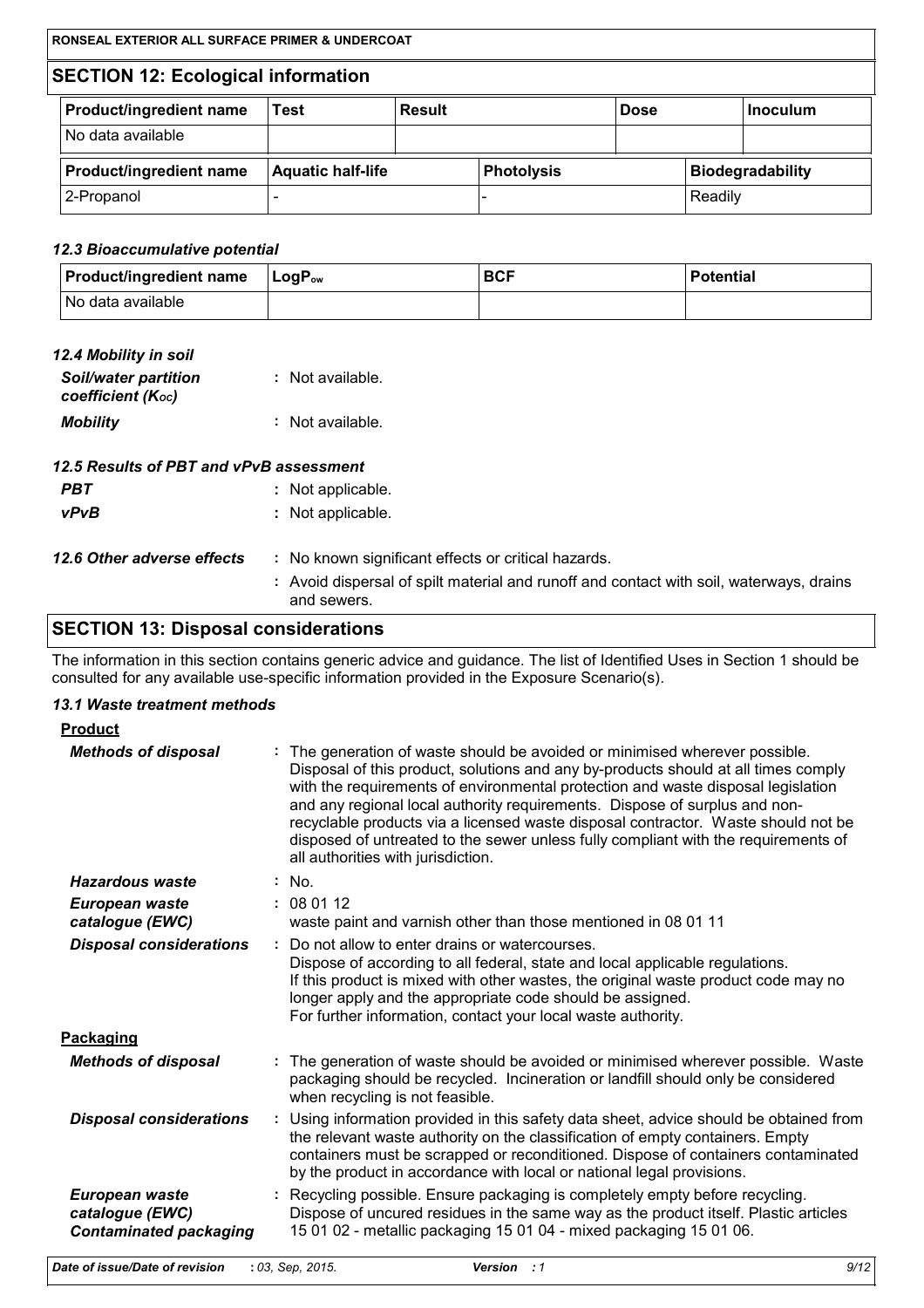### **SECTION 13: Disposal considerations**

```
Special precautions
```
÷ This material and its container must be disposed of in a safe way. Empty containers or liners may retain some product residues. Avoid dispersal of spilt material and runoff and contact with soil, waterways, drains and sewers.

## **SECTION 14: Transport information**

|                                                        | <b>ADR/RID</b>           | <b>IMDG</b>              | <b>IATA</b>    |
|--------------------------------------------------------|--------------------------|--------------------------|----------------|
| 14.1 UN number                                         | Not regulated.           | Not regulated.           | Not regulated. |
| 14.2 UN proper<br>shipping name                        | $\overline{\phantom{a}}$ | $\overline{\phantom{a}}$ |                |
| 14.3 Transport<br><b>Hazard Class(es)/</b><br>Label(s) | $\overline{\phantom{a}}$ | $\overline{\phantom{a}}$ |                |
| 14.4 Packing<br>group                                  | $\blacksquare$           | $\overline{\phantom{a}}$ |                |
| 14.5<br>Environmental<br>hazards                       | No.                      | No.                      | No.            |
| <b>Additional</b><br>information                       | $\overline{\phantom{a}}$ | ۰                        | -              |

This mixture is not classified as dangerous according to international transport regulations (ADR/RID, IMDG, ICAO/IATA).

Do not carry by air without prior consent of the airline

14.6 Special precautions for : Transport within user's premises: always transport in closed containers that are user upright and secure. Ensure that persons transporting the product know what to do in the event of an accident or spillage.

14.7 Transport in bulk : Not available. according to Annex II of **MARPOL 73/78 and the IBC** Code

Multi-modal shipping descriptions are provided for informational purposes and do not consider container sizes. The presence of a shipping description for a particular mode of transport (sea, air, etc.), does not indicate that the product is packaged suitably for that mode of transport. All packaging must be reviewed for suitability prior to shipment, and compliance with the applicable requlations is the sole responsibility of the person offering the product for transport. People loading and unloading dangerous goods must be trained on all of the risks deriving from the substances and on all actions in case of emergency situations.

### **SECTION 15: Regulatory information**

15.1 Safety, health and environmental regulations/legislation specific for the substance or mixture

#### EU Regulation (EC) No. 1907/2006 (REACH)

#### Annex XIV - List of substances subject to authorisation

#### **Annex XIV**

None of the components are listed.

Substances of very high concern

None of the components are listed.

**Annex XVII - Restrictions : Not applicable.** 

on the manufacture. placing on the market and use of certain dangerous substances. mixtures and articles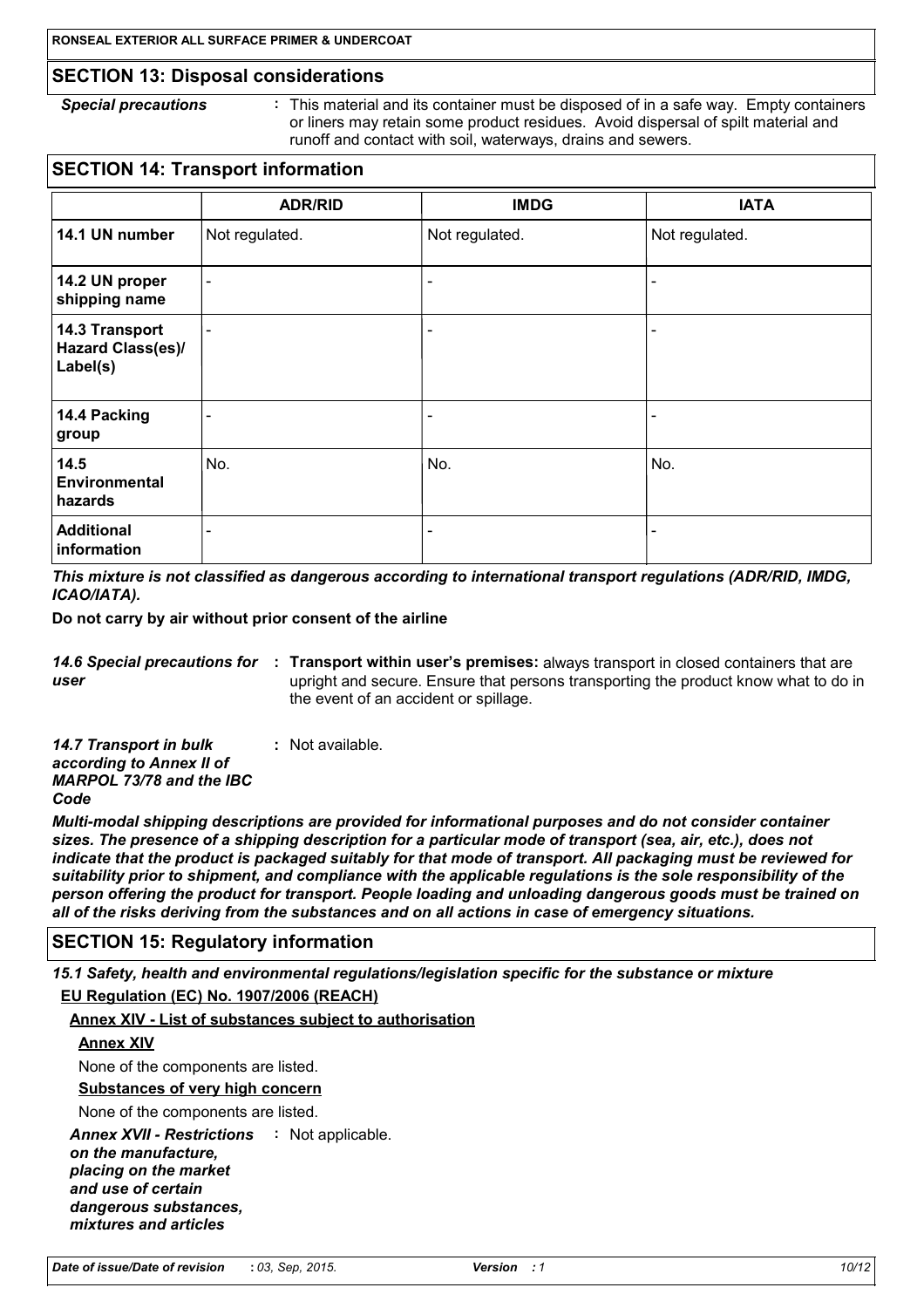## **SECTION 15: Regulatory information**

### **Other EU regulations**

| <b>Seveso Directive</b>     | : This product is not controlled under the Seveso Directive.                       |
|-----------------------------|------------------------------------------------------------------------------------|
| <b>15.2 Chemical Safety</b> | : This product contains substances for which Chemical Safety Assessments are still |
| Assessment                  | required.                                                                          |

## **SECTION 16: Other information**

|                                      | $\triangleright$ Indicates information that has changed from previously issued version.                                                                                                                                                                                                                                                                                                                                                            |
|--------------------------------------|----------------------------------------------------------------------------------------------------------------------------------------------------------------------------------------------------------------------------------------------------------------------------------------------------------------------------------------------------------------------------------------------------------------------------------------------------|
| <b>Abbreviations and</b><br>acronyms | $:$ ATE = Acute Toxicity Estimate<br>CLP = Classification, Labelling and Packaging Regulation [Regulation (EC) No.<br>1272/2008]<br>DMEL = Derived Minimal Effect Level<br>DNEL = Derived No Effect Level<br>EUH statement = CLP-specific Hazard statement<br>PBT = Persistent, Bioaccumulative and Toxic<br>PNEC = Predicted No Effect Concentration<br><b>RRN = REACH Registration Number</b><br>vPvB = Very Persistent and Very Bioaccumulative |
| <b>Hazard pictograms</b>             |                                                                                                                                                                                                                                                                                                                                                                                                                                                    |
| Signal word                          | : No signal word.                                                                                                                                                                                                                                                                                                                                                                                                                                  |

| <b>Hazard statements</b> | : No known significant effects or critical hazards |
|--------------------------|----------------------------------------------------|
|--------------------------|----------------------------------------------------|

#### Procedure used to derive the classification according to Regulation (EC) No. 1272/2008 [CLP/GHS]

| <b>Classification</b>                                  |                                  |  | <b>Justification</b>                                                                            |  |
|--------------------------------------------------------|----------------------------------|--|-------------------------------------------------------------------------------------------------|--|
| Not classified.                                        |                                  |  |                                                                                                 |  |
| <b>Full text of abbreviated H</b><br><b>statements</b> | : H225                           |  | Highly flammable liquid and vapour.                                                             |  |
|                                                        | H <sub>3</sub> 19                |  | Causes serious eye irritation.                                                                  |  |
|                                                        | H <sub>335</sub>                 |  | May cause respiratory irritation.                                                               |  |
|                                                        | H336                             |  | May cause drowsiness or dizziness.                                                              |  |
|                                                        | H <sub>373</sub><br>(inhalation) |  | May cause damage to organs through prolonged or repeated<br>exposure if inhaled.                |  |
| <b>Full text of classifications</b><br>[CLP/GHS]       | : Eye Irrit. 2, H319             |  | SERIOUS EYE DAMAGE/ EYE IRRITATION - Category 2                                                 |  |
|                                                        | Flam. Liq. 2, H225               |  | FLAMMABLE LIQUIDS - Category 2                                                                  |  |
|                                                        | STOT RE 2, H373<br>(inhalation)  |  | SPECIFIC TARGET ORGAN TOXICITY (REPEATED<br>EXPOSURE) (inhalation) - Category 2                 |  |
|                                                        | <b>STOT SE 3, H335</b>           |  | SPECIFIC TARGET ORGAN TOXICITY (SINGLE<br>EXPOSURE) (Respiratory tract irritation) - Category 3 |  |
|                                                        | STOT SE 3, H336                  |  | SPECIFIC TARGET ORGAN TOXICITY (SINGLE<br>EXPOSURE) (Narcotic effects) - Category 3             |  |
|                                                        |                                  |  | DDEDADATION OF CUDEACER DDIOD TO FINIRUING Reagial argaeutiona abould be taken during ourfase   |  |

PREPARATION OF SURFACES PRIOR TO FINISHING Special precautions should be taken during surface preparation of pre-1960s paint surfaces over wood or metal as they may contain harmful lead. Where possible, wet flatting methods or chemical strippers should be used to avoid the creation of dust. When dry flatting cannot be avoided and local exhaust ventilation is not available, a dust respirator to BS 2091, fitted with a particulate cartridge, and suitable for lead dust, should be worn.

People not involved with the work should be excluded from the area, until thorough cleaning has been carried out. Children and pregnant women should particularly be excluded.

Refer to the Control of Lead at Work Regulations regarding protective clothing and personal hygiene measures. Dusts should be contained and effectively and thoroughly cleaned up.